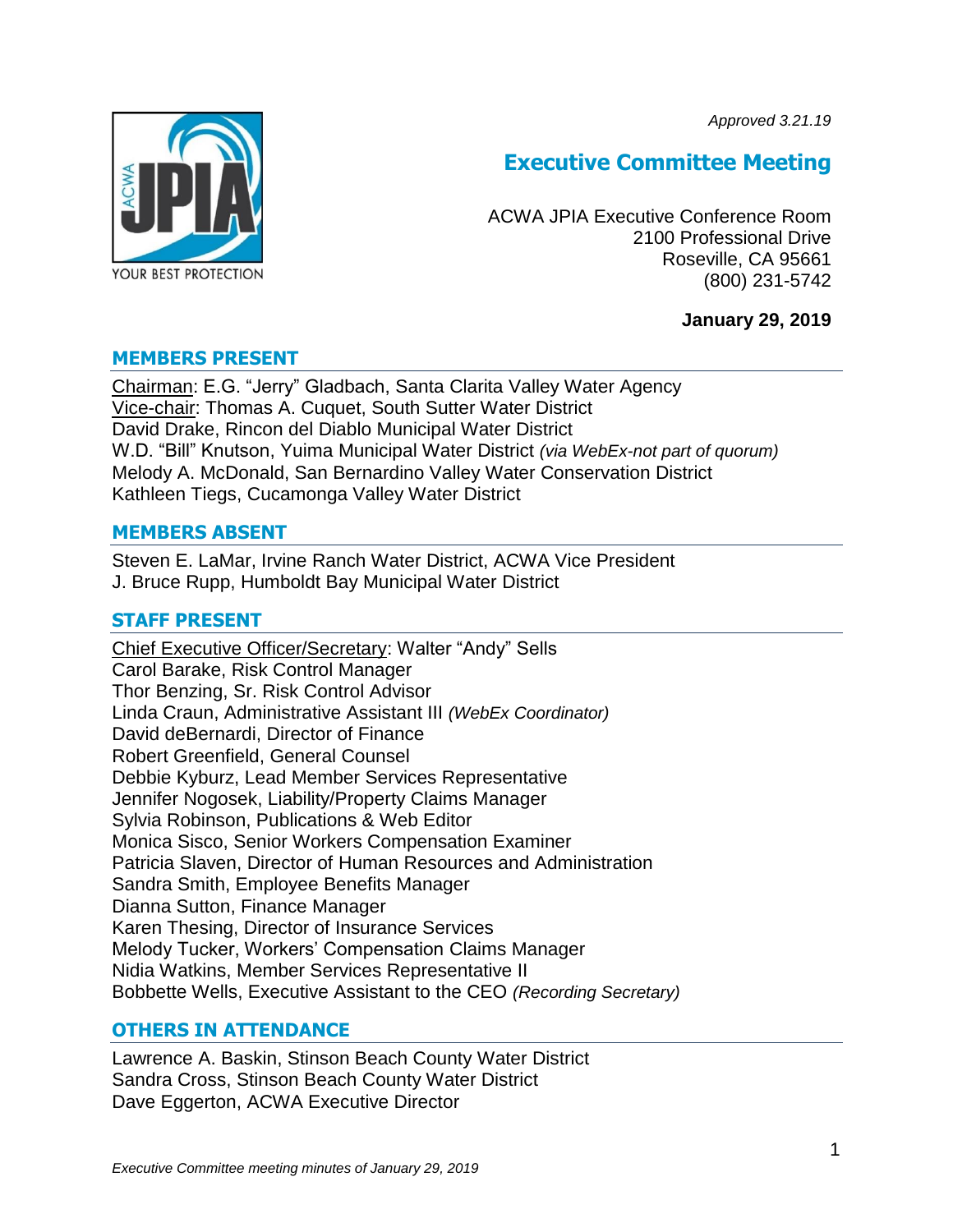Tiffany Giammona, ACWA Director of Member Outreach & Engagement Kevin Phillips, Paradise Irrigation District, JPIA Finance & Audit Committee Chairman Ed Schmidt, Stinson Beach County Water District

# **WELCOME**

Chairman Gladbach welcomed everyone in attendance.

# **CALL TO ORDER AND ANNOUNCEMENT OF QUORUM**

Chairman Gladbach called the meeting to order at 8:33 a.m. He announced there was a quorum. Director Knutson joined the meeting by WebEx, but, due to posting requirements, was not counted as part of the quorum.

# **PLEDGE OF ALLEGIANCE/EVACUATION PROCEDURES**

Chairman Gladbach led the Pledge of Allegiance and Mr. Sells gave the evacuation procedure instructions.

# **ANNOUNCEMENT RECORDING OF MEETING**

Chairman Gladbach announced that the meeting would be recorded to assist in preparation of minutes. Recordings are only kept 30 days following the meeting, as mandated by the California Brown Act.

# **PUBLIC COMMENT**

Chairman Gladbach noted that, as the agenda stated, members of the public would be allowed to address the Executive Committee on any agenda item prior to the Committee's decision on that item. Comments on any issues on the agenda, or not on the agenda, were also welcomed. No comments were brought forward.

# **INTRODUCTIONS**

Chairman Gladbach asked that all staff in the office to be in attendance at the beginning of the meeting. Chairman Gladbach thanked staff for a great 2018, and commended staff on their dedication and service to the members. After the staff left the meeting, all remaining attendees were asked to introduce themselves.

# **ADDITIONS TO OR DELETIONS FROM THE AGENDA**

Chairman Gladbach asked for any additions to, or deletions from, the agenda; staff had none.

# **CONSENT AGENDA**

Chairman Gladbach called for approval of the Consent Agenda:

M/S/C (Rupp/Tiegs) (Cuquet-Yes; Drake-Yes; Gladbach-Yes; McDonald-Yes; Tiegs-Yes): That the Executive Committee approve the minutes of the November 26, 2018 and December 13, 2018 meetings; approve the absence of Directors LaMar and Rupp; and approve the JPIA disbursements of: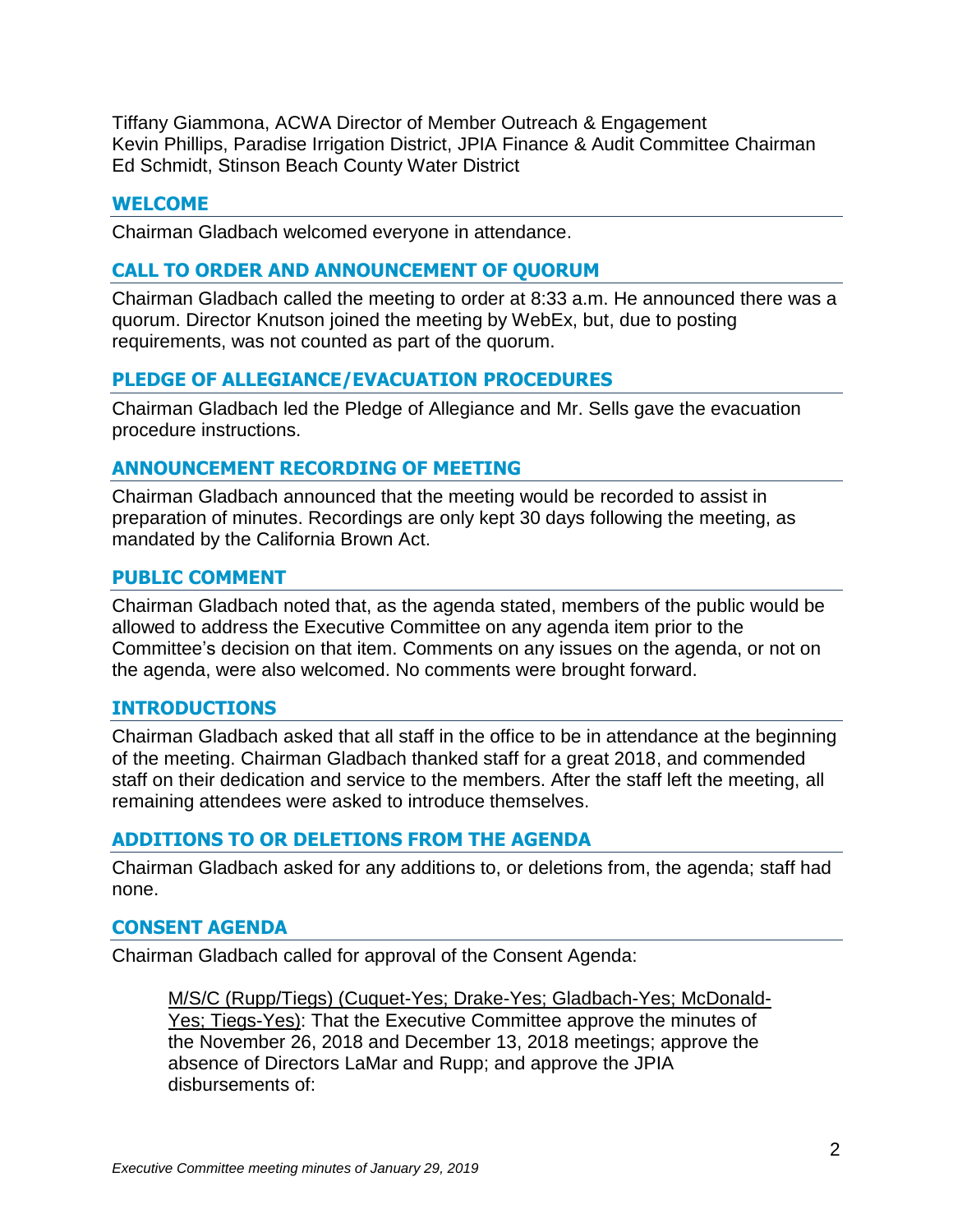Vendor Payments, Employee Benefits Claim Payments, Payroll, and summary of confidential claims payments for the Liability, Property, & Workers' Compensation Programs: November 1-15, 2018; November 16-30, 2018; December 1-15, 2018; and December 16-31, 2018.

# **ADMINISTRATION**

Meetings attended on behalf of the JPIA None noted.

## Resolution 2019-1 to Honor W.D. "Bill" Knutson

Chairman Gladbach stated that Director Knutson was leaving his board at Yuima Municipal Water District and, thusly, the JPIA Executive Committee. The JPIA would like to show their appreciation to Bill for his years of service to the JPIA and its members. Director Knutson has served on the Executive Committee for fourteen years, served as chair of the Workers' Compensation Program Committee for fourteen years, and vice-chair of the Property and Employee Benefits Programs.

M/S/C (Drake/McDonald) (Cuquet-Yes; Drake-Yes; Gladbach-Yes; McDonald-Yes; Tiegs-Yes): That the Executive Committee approve resolution honoring W.D. "Bill" Knutson for fourteen years of service on the JPIA Executive Committee.

### Personnel Committee

Chairman Gladbach reported on recommendations of the Personnel Committee from its meeting on January 16, 2019. The following action items were presented for approval:

M/S/C (McDonald/Drake) (Cuquet-Yes; Drake-Yes; Gladbach-Yes; McDonald-Yes; Tiegs-Yes): That the Executive Committee approve the staffing/grade changes and the Employee Handbook changes, as noted in the January 16, 2019 Personnel Committee packet.

#### Per Diem for 2019

Mr. Sells stated that Government code allows for an annual maximum increase to the daily Per Diem rate of 5%. The last increase to Per Diem was January 30, 2018. The current daily rate of Per Diem for Executive Committee members and Directors attending program committee meetings is \$297.56. The maximum increase of 5% would increase the rate to \$312.00, effective January 29, 2019.

M/S/C (Cuquet/McDonald) (Cuquet-Yes; Drake-Yes; Gladbach-Yes; McDonald-Yes; Tiegs-Yes): That the Executive Committee approve to increase the current rate of Per Diem to \$312.00 effective January 29, 2019.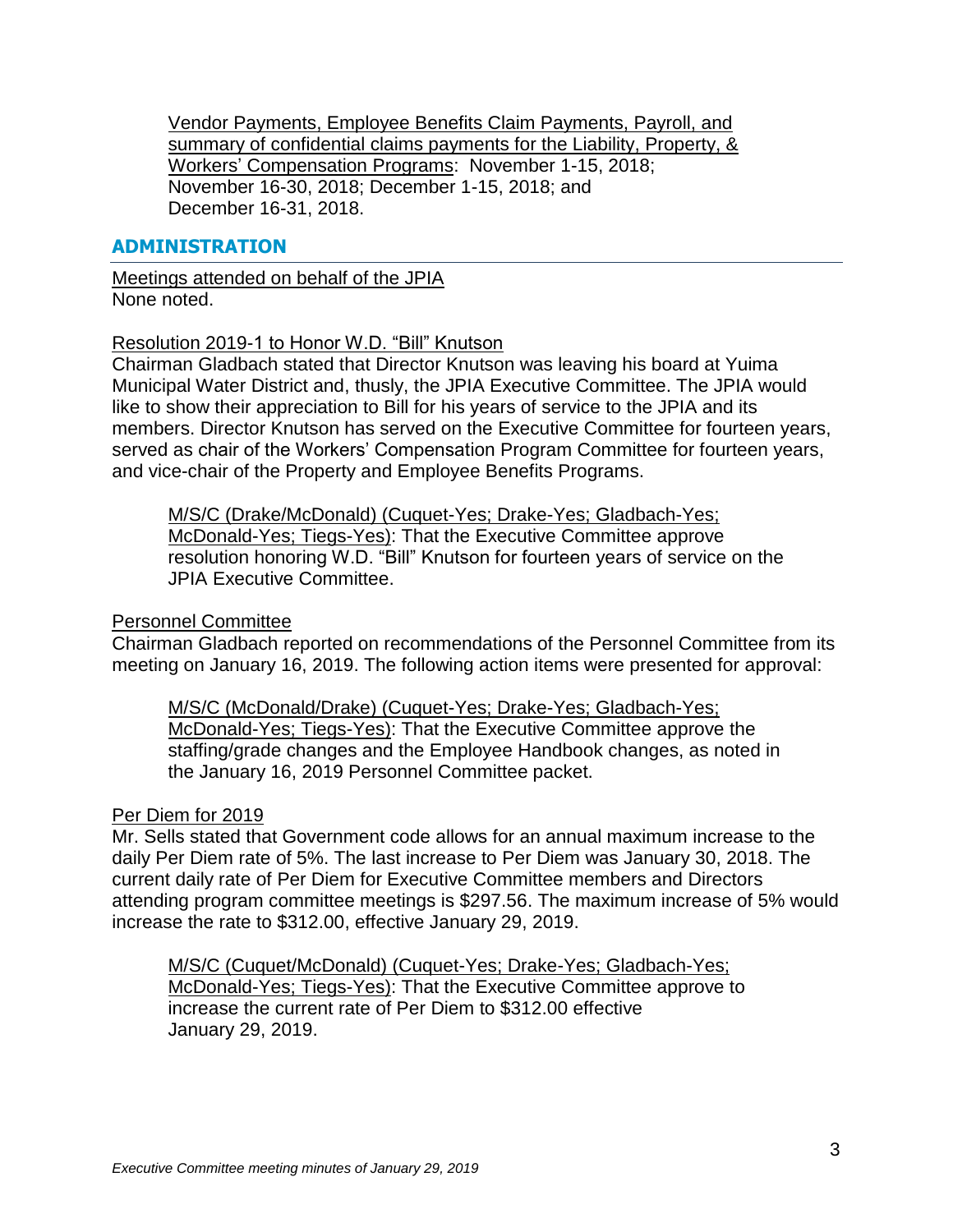# Rate Stabilization Fund Refunds

Mr. deBernardi explained that the 2014/15 policy year for both the Liability Program and Workers' Compensation Program will go through the retro process for the first time. These policy years have been very favorable to date and accordingly will return \$2.1 million from the Liability Program and \$3.3 million from the Workers' Compensation Program to participating members' Rate Stabilization Fund (RSF) accounts. These adjustments are the catalyst for member refunds this year.

Using recent actuary numbers to recalculate the Liability Catastrophic Fund goal reduces the target by \$2.4 million. The current goal for the Liability Catastrophic Fund is \$24.2 million. Furthermore, the same calculation for the Workers' Compensation Catastrophic Fund reduces the target \$1.4 million; the current goal is \$13.9 million. The proposed reductions would translate to additional refunds to members. Given the volatility of these target numbers, the question has come up whether this is the best direction for JPIA members.

Staff distributed a listing of refunds by member that exclude any transfers from the Catastrophic Funds to members' Rate Stabilization Funds. Total refunds to active members are anticipated at \$4.5 million. These refunds will go out to 193 members.

M/S/C (McDonald/Cuquet) (Cuquet-Yes; Drake-Yes; Gladbach-Yes; McDonald-Yes; Tiegs-Yes): That the Executive Committee approve the Rate Stabilization Fund refunds of approximately \$4.5 million as presented.

#### Name of Captive Insurance Company

Mr. Sells stated at the last Executive Committee meeting on December 13, 2018, that there was discussion on changing the name of the Captive Insurance Company. The item on that agenda was tabled to the January 2019 meeting. After much discussion, the name of the Captive to be presented for approval will be: California Water Insurance Fund or California Water Insurance Authority.

M/S/C (Cuquet/Drake) (Cuquet-Yes; Drake-Yes; Gladbach-Yes; McDonald-Yes; Tiegs-Yes): That the Executive Committee approve to rename the Captive to either California Water Insurance Fund or California Water Insurance Authority, pending approval from the State of Utah.

#### Composition of Captive "Member-at-Large" Directors

Mr. Sells explained that the Executive Committee has been tasked with determining the composition of the members-at-large to serve on the Captive Board of Directors and to determine whether their member district should be participating in one or all four JPIA pooled insurance programs.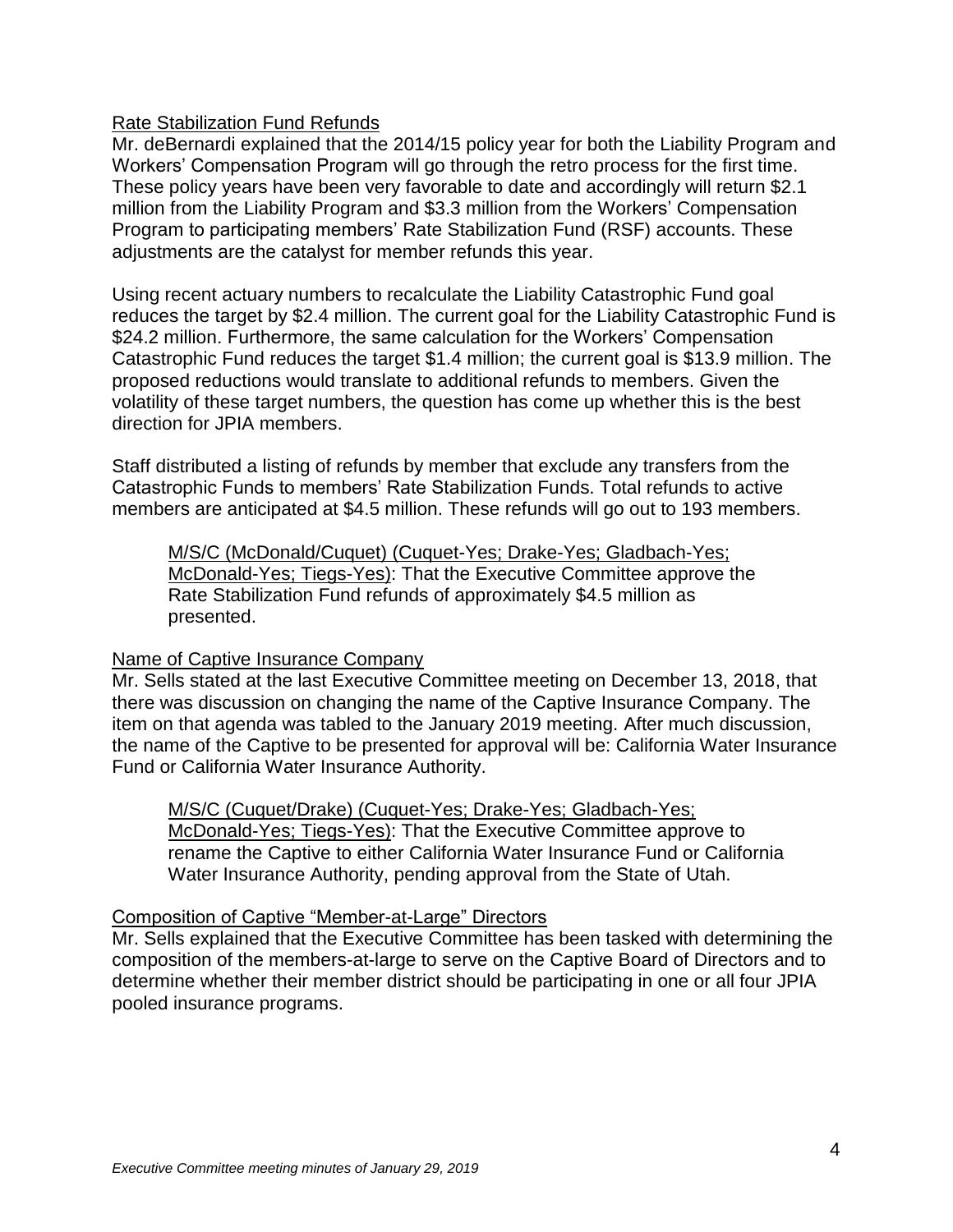M/S/C (Drake/Cuquet) (Cuquet-Yes; Drake-Yes; Gladbach-Yes; McDonald-Yes; Tiegs-Yes): That the Executive Committee approve that the Members-at-Large for the Captive be a designated JPIA Director, that the agency be a member of the Liability Program, and at least one other JPIA program.

# Appointment Process for Executive Committee on Captive Board

Mr. Sells stated in May of 2019, that four Executive Committee members will be up for election at Spring Conference. It was proposed that the other four Executive Committee members, not up for election, to be appointed to the Captive Board.

The four Executive Committee members appointed to the Captive Board would be up for re-election two years later and the remaining four would be appointed to the Captive Board.

Each Executive Committee member would sit on the Captive Board for two years of their four-year term. The ACWA VP would not be included in the appointment process.

M/S/C (Drake/McDonald) (Cuquet-Yes; Drake-Yes; Gladbach-Yes; McDonald-Yes; Tiegs-Yes): That the Executive Committee approve that Executive Committee members serving on the Captive Board serve for two years of their four-year term, as presented by staff.

### Stinson Beach County Water District

Mr. Greenfield explained that on January 5, 2018, Stinson Beach County Water District was presented with a Statutory Notice of Violations and Intent to File Suit under the Clean Water Act. Claimant, California River Watch, contends that the District's service area consists of 706 residential and commercial on-site septic systems. Claimant alleged that between January 1, 2013 to January 1, 2018, pollutants were discharged from the septic systems that exceeded water quality objectives including those set by the Regional Water Quality Control Board. The septic systems allegedly in violation are not owned, controlled or maintained by the District.

The District tendered this action to the JPIA to defend and indemnify the District pursuant to the District's participation in the Liability Program. The JPIA denied coverage of the claim based upon the terms of the Memorandum of Coverage.

The District requested a dispute of the denial of coverage and sought Executive Committee review as set forth in the Memorandum of Coverage.

Three representatives from the Stinson Beach County Water District were in attendance: Ed Schmidt, General Manager; Lawrence Baskin, board member; and Sandra Cross, board member. All three spoke with the Executive Committee and presented facts to this case.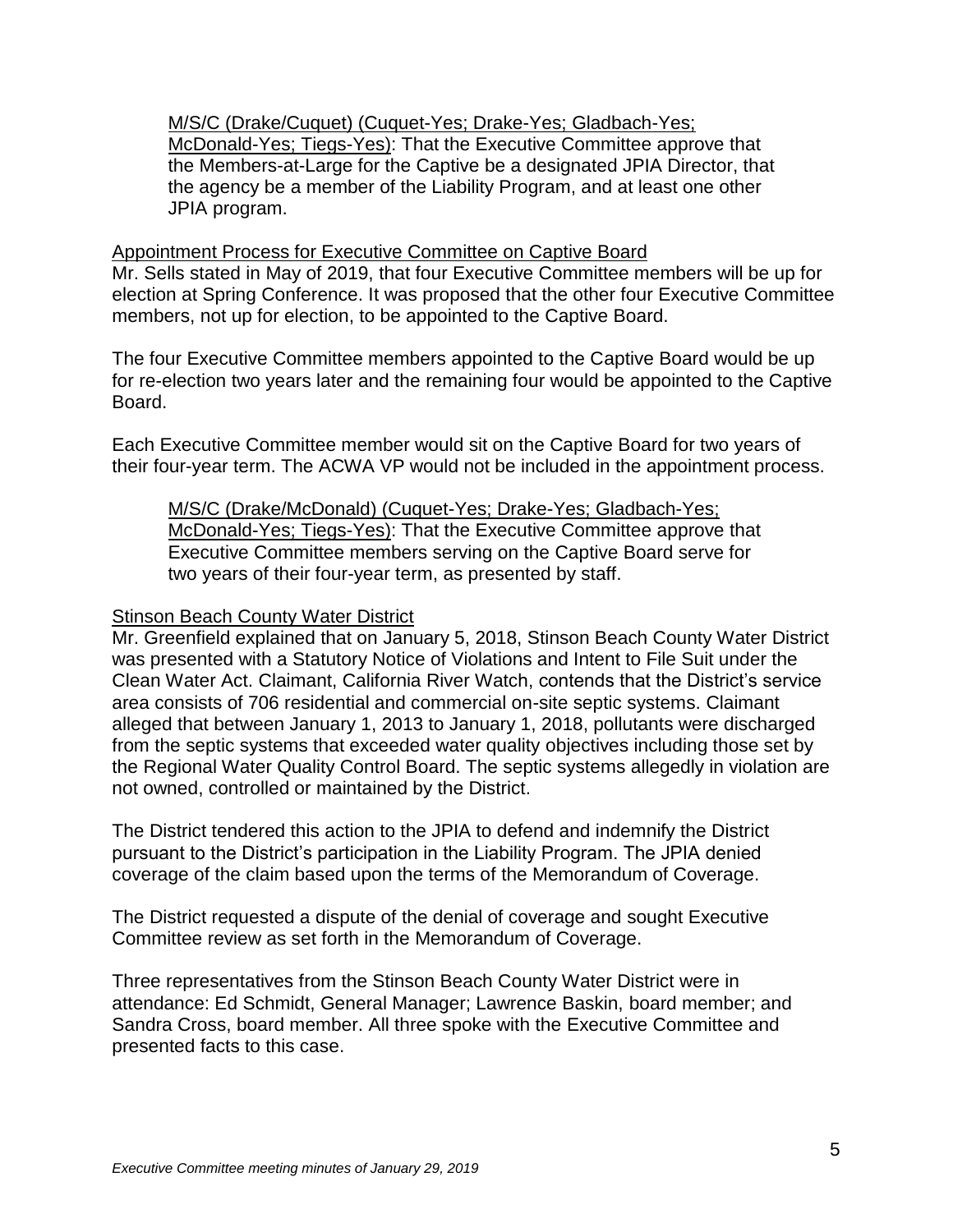There was much discussion and many questions to the attendees from the district. The Executive Committee members were sympathetic to the situation, but ultimately determined that there was no coverage for this claim.

Motion/Failed: Director Drake made a motion to authorize a payment to the Stinson Beach County Water District in the amount of \$20,000. The motion failed with no second.

M/S/C (Cuquet/Drake) (Cuquet-Yes; Drake-Yes; Gladbach-Yes; McDonald-Yes; Tiegs-Yes): That the Executive Committee deny the Stinson Beach County Water District's appeal of the previously denied claim.

## **MEMBERSHIP**

Ramirez Water District

Ms. Watkins presented the Ramirez Water District's application for admission into the Workers' Compensation Program.

M/S/C (Cuquet/Drake) (Cuquet-Yes; Drake-Yes; Gladbach-Yes; McDonald-Yes; Tiegs-Yes): That the Executive Committee approve Ramirez Water District's application for admission into the Workers' Compensation Program.

## **MISCELLANEOUS**

Future agenda items:

• None stated.

# CEO Update

Mr. Sells and staff updated the Executive Committee on relevant current issues. Those discussed were:

- Goals & Objectives for 2019
- Staffing
- MedImpact transition Sandra
- Recent claim developments

#### General Counsel Report

Mr. Greenfield updated the Executive Committee on new legislation or case law which may have an impact on the JPIA. Counsel also provided an update of coverage denials since the last report:

- Sierra Northwest Properties, LLC vs. Tahoe City Public Utility District
- Georgetown Divide Taxpayers Association vs. Georgetown Divide Public Utility **District**
- Percoats vs. Panoche Water District
- U.S. vs. Panoche